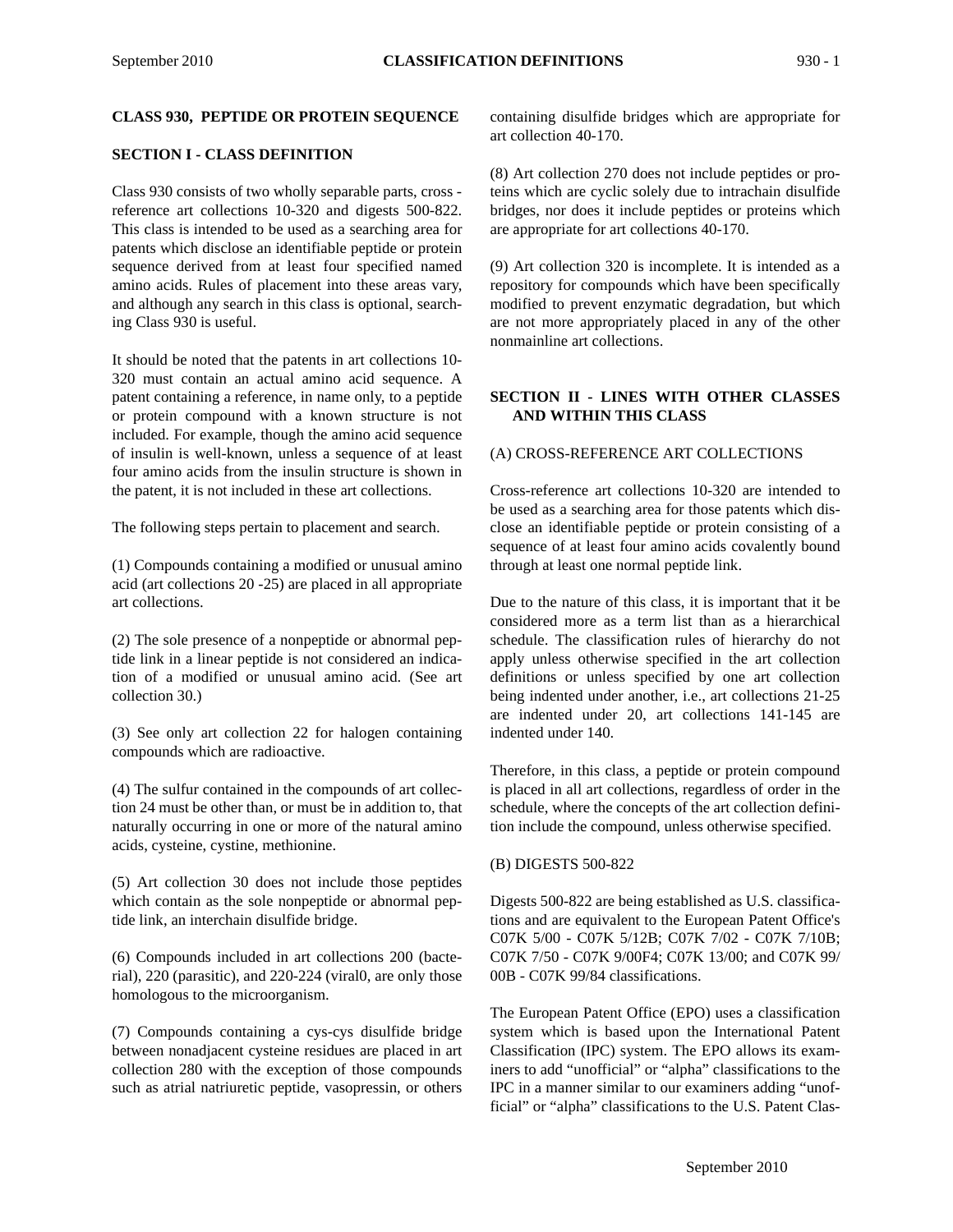sification system. With the addition of the "unofficials", the IPC becomes the European Patent Classification (EPC) system.

As U.S. (and other countries) patents are published, the EPO examiners receive them for placement into their search files. The EPO examiners do not depend upon the IPCs printed on the issuing documents for placement; they reclassify each document anew. As a result of trilateral agreements, the U.S. regularly receives the new classification data from the EPO. This classification data allows us the capability to establish digests 500 - 822 as U. S. digests which are equivalent to the EPO classifications recited in the first paragraph and which contain the same U.S. patents which EPO examiners placed into their files.

No definitions are associated with these digests. The full extent of the types of documents intended to be classified in a digest are the titles and any attached notes.

Digests 500-822 are the first areas in the U.S. classification system which are resident in the Manual of Classification and present a classification scheme wherein all of the patents have been classified by another patent office into search areas created other than by U.S. personnel.

The creation of digests 500-822 and their incorporation in the Manual of Classification is a trial program to determine the effectiveness of additional data bases which contain U.S. patents as search areas. In addition this will be the first time that U.S. examiners will be able to search EPC classifications. It is the intent of Documentation to set up other areas of the EPC where it is believed that a search area may be useful.

Digests 500-822 have been presented in a manner generally consistent with the traditional presentation of search areas in the U.S. Manual of Classification. In some instances areas in the EPC have been omitted or arranged in a format to which U.S. examiners are accustomed. In other instances the EPC classification does not contain any U.S. patents. To complete a search of a concept in the EPC it would be advisable to search both the generic subclass and the more specific indented subclass.

Patents can be added to these classifications in the traditional manner, i.e., blue slips, miscellaneous transfer, or 14B card. They can be deleted by the present method of submitting a copy of the document along with a request to classification.

At the end of each digest presented between parentheses

is the classification in the EPC which translates to the digest provided for that EPC classification. To distinguish between the IPC and EPC versions it is only necessary to note that the IPC does not contain alpha designations. An example of this difference is digest 610, which is denoted as C07K-99/22. Since the latter is devoid of an alpha character it is both an IPC and EPC classification, whereas C07K-99/22A (digest 611) has an alpha designator and can only be found in the EPC. The use of a slash in the EPC designation C07K-99/ is equivalent to the use of a color in the IPC C07K-99 for this area

It is intended to maintain these digests in a form that reflects the current status of the EPC. As patents are classified into the EPC we will update the present digests to reflect the addition of the newly added documents.

In digests 550-772 and 780-822, sequences modified by removal or addition of amino acids, by substitution of amino acids by others, or by a combination of these modifications, are classified as the parent peptide when the combined number of modifications totals less than 50% of the parent fragment. Fragments of these peptides containing at least 5 amino acids, modified or not as mentioned above, are classified as the parent peptide. In digests 590, 630, and 680, the brackets have been used to indicate the presence of a specified amino acid.

A glossary has been developed for Class 930 (section D of the main class definition). Terms in the GLOSSARY have been used consistently throughout the class. The following terms are applicable only to digests 500-822.

(1) LINEAR PEPTIDES (DIGESTS 790-822) may comprise rings formed through a hydroxy or a mercapto group of a hydroxy or a mercapto amino acid and the carboxyl group of another amino acid, (e.g., peptide lactones, etc.) but do not comprise rings which are formed only through peptide links.

(2) CYCLIC PEPTIDES (DIGESTS 532-549) are peptides comprising at least one ring formed only through peptide links; the cyclisation may occur only through normal or abnormal peptide links, e.g., through the 4 amino group of 2,4-diamino-butanoic acid, etc. Cyclic compounds in which at least one link in the ring is a nonpeptide link are considered as linear peptides.

#### (C) AMINO ACID ABBREVIATIONS

For the purposes of all of Class 930, cross-reference art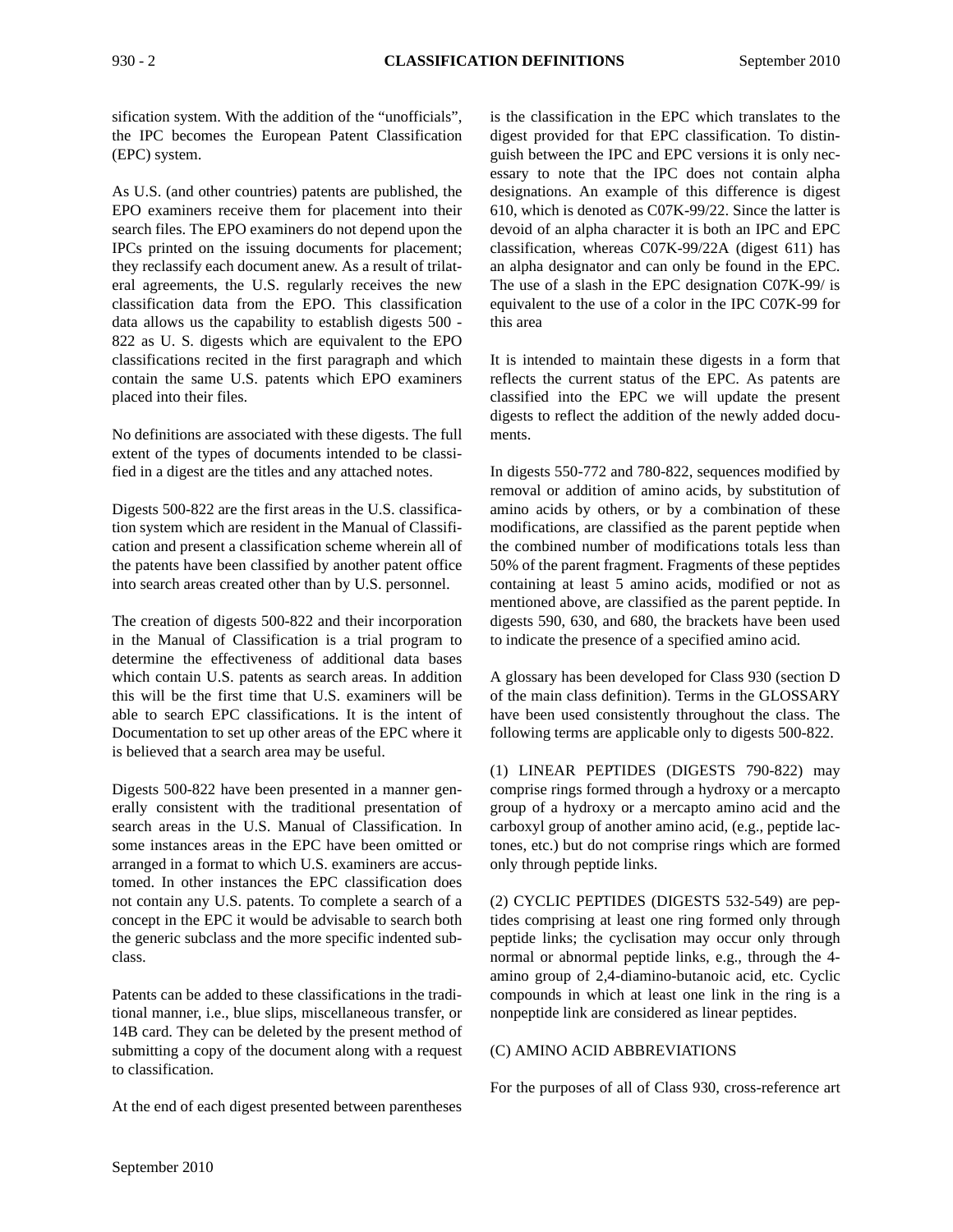collections 10-320 and digests 500-822, the following amino acid abbreviations are applicable:

Abbreviations and Amino Acid Names

 $Ala = Alanine$ ;  $Arg = Arginine$ ;  $Asn = Asparagine$ ;  $Asp$  $=$  Aspartic Acid (Aspartate); Asx  $=$  Aspartic Acid or Asparagine

 $Cys = Cysteine$ 

 $Glu = Glutamic$  Acid (Glutamate);  $Gln = Glutamine$ ;  $Gix = Glutamine$  or Glutamic Acid;  $Gly = Glycine$ 

 $His = Histidine$ 

 $I = Isoleu$ cine

Leu = Leucine;  $Lys = Lysine$ 

 $Met = Methionine$ 

Phe = Phenylalanine; Pro = Proline

 $Ser =$  Serine

 $Thr = Threonine; Trp = Tryptophan; Tyr = Tyrosine$ 

 $Val = Valine.$ 

#### **SECTION III - GLOSSARY**

For the purposes of all of Class 930, cross-reference art collections 10-320 and digests 500-822, the following terms are appropriate as defined:

#### AMINO ACIDS

Compounds in which at least one amino group and at least one carboxyl group are bound to the same carbon skeleton and the nitrogen atom of the amino group may form part of a ring.

#### NORMAL PEPTIDE LINK

Exists between an alpha-amino group of an amino acid and the carboxyl group - in position 1 - of another alpha amino acid.

#### ABNORMAL PEPTIDE LINK

Exists between a nonalpha-amino group of an amino acid and the carboxyl group - in position 1 - of an alphaamino acid, or between an alpha-amino group of one amino acid and the carboxyl group - not in position 1 of another amino acid.

## **PEPTIDES**

Compounds containing a sequence of 4 to 100 amino acid units, which are bound through at least one normal peptide link.

#### PROTEINS

Compounds containing an amino acid sequence of more than 100 amino acids, at least two of which are different, bound mostly through normal peptide links.

#### SUBCLASSES

#### **10 PEPTIDE OR PROTEIN SEQUENCE:**

Cross-reference art collection for a peptide or protein consisting of an identifiable sequence of at least four amino acids covalently bound through at least one normal peptide link into a backbone structure.

- (1) Note. It should be noted that the patents included in this and the indented art collections must contain an actual amino acid sequence. A patent containing a reference, in name only, to a peptide or protein compound with a known structure is not included. For example, though the amino acid sequence of insulin is wellknown, unless a sequence of four or more amino acids from the insulin structure are shown in the patent, the patent is not included in these art collections.
- (2) Note. Rules of placement in Cross-Reference Art Collections 10-320: A compound is placed in ALL art collections, regardless of hierarchy, where the definition concepts include the compound in question, unless an art collection note excludes a compound from one art collection after it has been placed in another. Therefore, Class 930 provides a way of narrowing or fine-tuning computer searches by the use of Boolean operators. As an example, art collection 21 (D-amino acid) can be connected with art collection 70 (corticotropin) by using "and" in order to get a listing of patents which may include corticotropin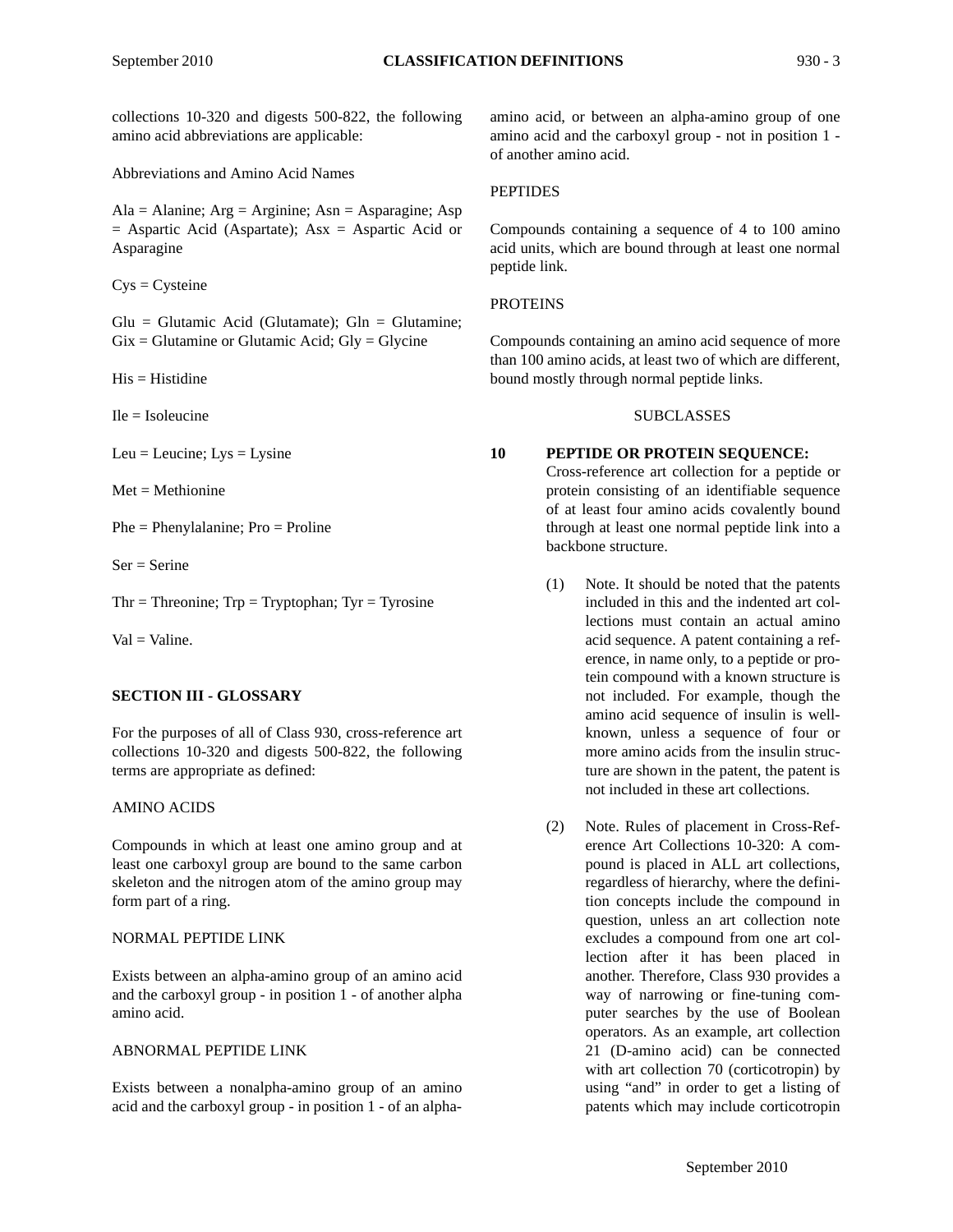sequences containing D-amino acids. One may alternatively use "not" and get a list of the patents with corticotropin sequences containing no D-amino acids. As another example, one may use "and" between art collection 22 (radioactive atom) and art collection 60 (calcitonin) in order to get a list of patents which may include radioactive calcitonin.

- (3) Note. Patents are placed in this and the indented art collections according to the amino acid sequence or sequences disclosed in the patent. In many cases these sequences may not be part of the claimed subject matter but are disclosed in other parts of the patent.
- (4) Note. In many of the indented art collections the terminology "related peptides" is used. Such a peptide can be one whose structure corresponds to at least half the amino acid residues of the named peptide, or one which is the product of side chain substitution, C or N terminal chain extension and insertion, or a replacement reaction, or a removal reaction. "Related peptides" also encompasses functional analogues of the named compound. Such analogues may also be placed in any of the other appropriate art collections.

SEE OR SEARCH CLASS:

- 435, Chemistry: Molecular Biology and Microbiology, subclasses 68.1 through 71.3 for methods of making a protein using an enzyme or microorganism.
- 514, Drug, Bio-Affecting and Body Treating Compositions, subclasses 1.1 through 21.92 for therapeutic or bioaffecting compositions containing peptides.
- 530, Chemistry: Natural Resins or Derivatives Peptides or Proteins; Lignins or Reaction Products Thereof, subclasses 300 through 427 for peptides and proteins and methods of making and treating these peptides and proteins.

**20 Containing modified or unusual amino-acid:** Subject matter under cross-reference art collection 10 for peptides or proteins containing one or more modified or unusual amino acids.

- (1) Note. The sole presence of a nonpeptide or abnormal peptide link in a linear peptide is not considered an indication of a modified or unusual amino acid.
- (2) Note. Examples of amino acids included in this subclass and the indented subclasses are as follows:

glycosylated amino acids; Pyroglutamic acid;

2-Aminoadipic acid; 3-Aminoadipic acid;

beta-Alanine; beta-Aminopropionic acid;

2-Aminobutyric acid; 4-Aminobutyric acid;

Piperidinic acid; 6-Aminocaproic acid;

2-Aminoheptanoic acid; 2-Aminoisobutyric acid;

3-Aminoisobutyric acid; 2-Aminopimelic acid;

2,4-Diaminobutyric acid; Desmosine;

2,2"-Diaminopimelic acid; 2,3-Diaminopropionic acid;

N-Ethylglycine; N-Ethylasparagine;

Hydroxylysine; allo-Hydroxylysine;

3-Hydroxyproline; 4-Hydroxyproline;

Isodesmosine; allo-Isoleucine;

N-Methylglycine; Sarcosine;

N-Methylisoleucine; N-Methylvaline;

Norvaline; Norleucine; Ornithine; Statine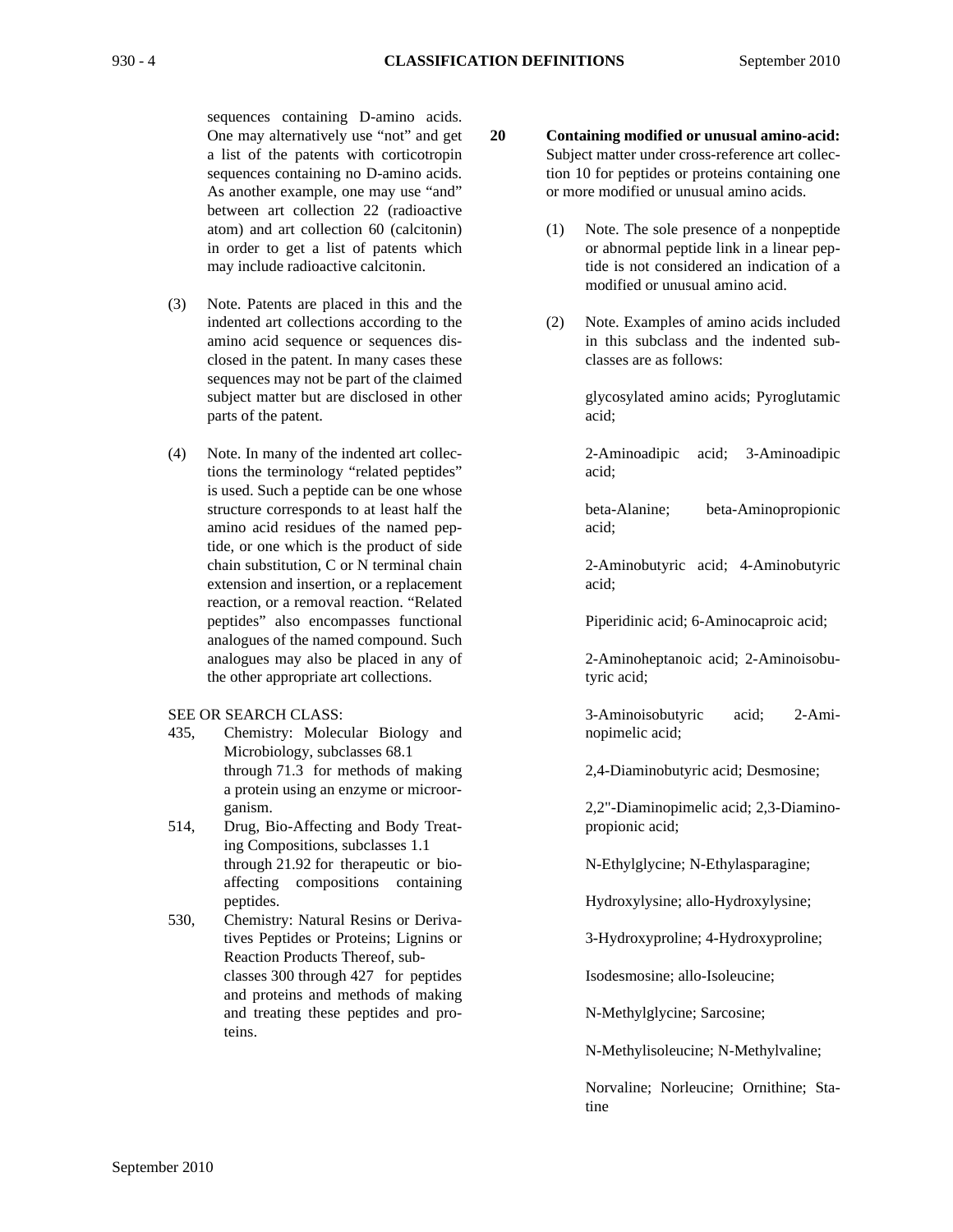halogenated amino acids; D-amino acids

amino acids with a sulfur moiety

(3) Note. Compounds which are provided for in art collections 20+ are placed in all other appropriate art collections also.

SEE OR SEARCH THIS CLASS, SUB-CLASS:

30, for linear peptide or protein with a nonpeptide or abnormal peptide link.

#### **21 Containing D-amino acid:**

Subject matter under cross-reference art collection 20 for peptides or proteins containing one or more D-amino acids.

#### **22 Containing radioactive atom:**

Subject matter under cross-reference art collection 20 containing a peptide or protein with an attached radioactive atom.

(1) Note. Radioactive halogen atoms, such as iodine, are proper for this art collection and are not intended for placement in art collection 23.

SEE OR SEARCH THIS CLASS, SUB-CLASS:

23, for nonradioactive halogen attachments.

## **23 Containing halogen:**

Subject matter under cross-reference art collection 20 containing a peptide or protein with an attached halogen.

SEE OR SEARCH CLASS:

514, Drug, Bio-Affecting and Body Treating Compositions, subclass 11.8 for a therapeutic or bio-affecting composition containing a thyroid hormone or derivative (e.g., T3, T4, etc.) affecting peptide.

# **24 Containing sulfur:**

Subject matter under cross-reference art collection 20 containing a peptide or protein containing a sulfur other than a sulfur which is merely a part of one of the natural amino acids, cysteine, cystine, or methionine.

# **25 Containing heavy metal or salt thereof:**

Subject matter under cross-reference art collection 20 containing a peptide or protein containing a heavy metal or salt thereof.

(1) Note. Heavy metal denotes any metal having a specific gravity greater than 4.

SEE OR SEARCH CLASS:

- 514, Drug, Bio-Affecting and Body Treating Compositions, subclass 5.4 for a therapeutic or bio-affecting composition containing an iron affecting peptide and subclass 13.4 for blood substitute.
- 530, Chemistry: Natural Resins or Derivatives; Peptides or Proteins; Lignins or Reaction Products Thereof, subclass 400 for metal containing proteins.
- **30 Linear peptide or protein containing a nonpeptide or abnormal peptide link:** Subject matter under cross-reference art collection 10 containing peptides or proteins which have a nonpeptide or abnormal peptide link or bond joining two or more amino acid residues and do not comprise rings which are formed through peptide links.
	- (1) Note. Excluded from this art collection are compounds with nonpeptide links due only to disulfide bridges joining two or more sequences of amino-acid residues.
	- (2) Note. This art collection includes peptide chains containing nonpeptide moieties in the chain and chains in which the amino acid residues are joined by a peptide bond formed by other than an alpha amino acid. Examples include a compound like or gamma peptide bonding.

SEE OR SEARCH THIS CLASS, SUB-CLASS:

260, for a compound with an interchain disulfide bridge.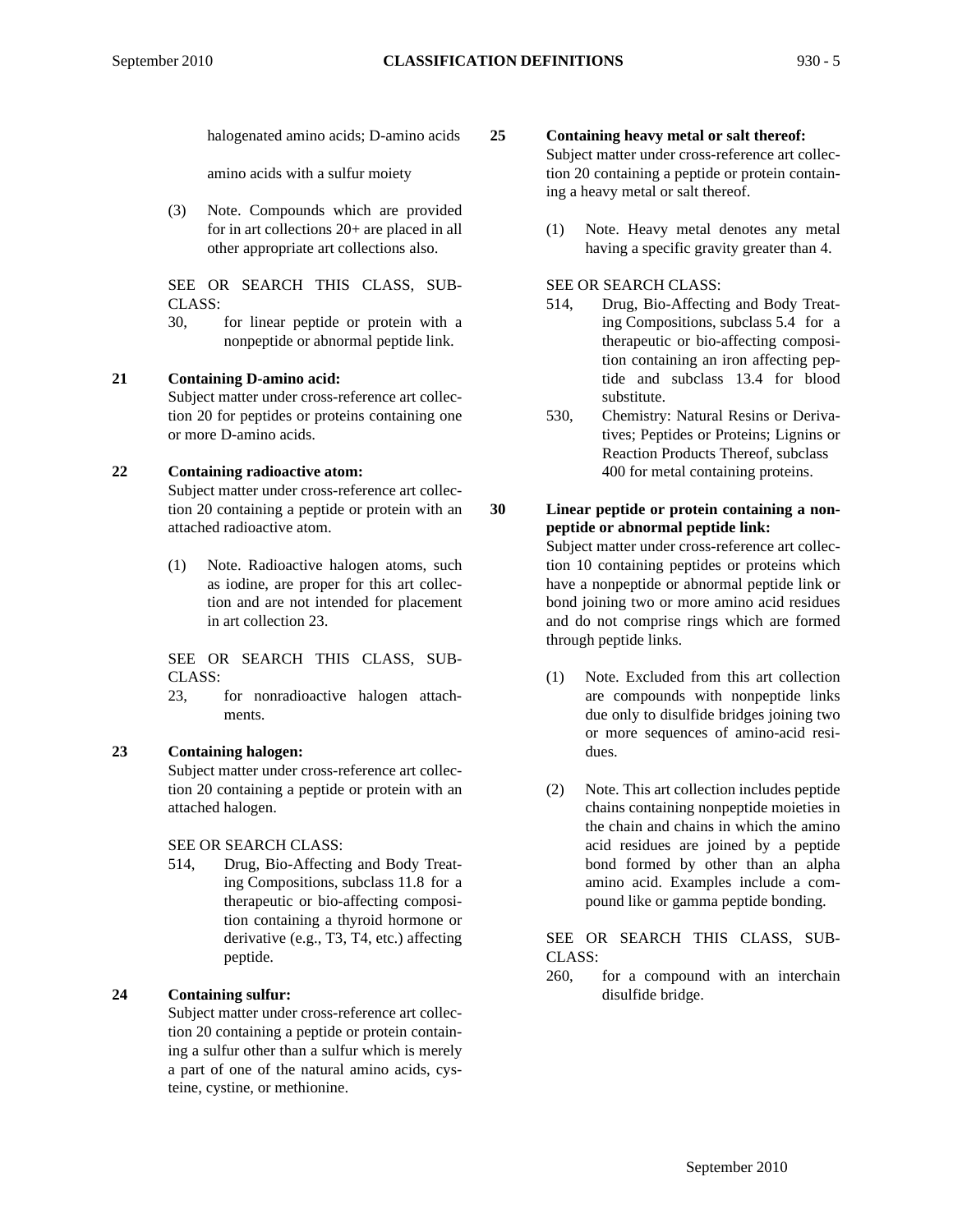#### SEE OR SEARCH CLASS:

530, Chemistry: Natural Resins or Derivatives; Peptides or Proteins; Lignins or Reaction Products Thereof, subclass 323 for peptides with at least one nonpeptide bond other than a disulfide bond and subclass 332 for a peptide containing at least one abnormal peptide link.

## **31 Retro-inverted:**

Subject matter under cross-reference art collection 30 containing a peptide or protein which is retro-inverted.

(1) Note. Retro-inversion is a way of protecting peptide substances against proteolysis. It entails retro-inverting those peptide bonds most susceptible to enzymatic hydrolysis by inverting the direction of the peptide bonds. The "retroinverso peptides" are structural isomers of the reference peptides and as such preserve their biological activity while being more resistant to enzymatic hydrolysis.

#### **40 Angiotensin; related peptides:**

Subject matter under cross-reference art collection 10 containing peptides or proteins related to angiotensin and variations thereof, synthetic and natural.

- (1) Note. Angiotensin is a pressor substance formed by the action of renin on a plasma substrate, angiotensinogen.
- (2) Note. Included in this art collection are Angiotensin I, Angiotensin II, and Angiotensinogen (hypertensinogen, renin substrate).
- (3) Note. Synonyms. Hypertensin, Angiotonin, Ang I, and Ang II.
- (4) Note. Search digest 590 for patents related to Angiotensin.

SEE OR SEARCH CLASS:

- 530, Chemistry: Natural Resins or Derivatives; Peptides or Proteins; Lignins or Reaction Products Thereof, subclass 316 for angiotensin and related peptides.
- 

# **50 Atrial or brain natriuretic peptide; related peptides:**

Subject matter under cross-reference art collection 10 containing peptides or proteins related to atrial or brain natriuretic peptide and variations thereof, synthetic and natural.

- (1) Note. ANP is a potent natriuretic, diuretic, and vasorelaxant polypeptide.
- (2) Note. Synonyms. ANP, cardionatrin, atrial natriuretic factor, ANF, atriopeptin, AP, atriopeptigen, auriculin, cardiodilatin, alpha-ANP, atrial peptide, atrial natriuretic/vasodilator polypeptide, ANVP, and BNP.
- (3) Note. Related peptides include beta and gamma-ANP, ANP receptor protein, and pre-pro ANP.

# **60 Calcitonin; related peptides:**

Subject matter under cross-reference art collection 10 containing peptides or proteins related to calcitonin and variations thereof, synthetic and natural.

- (1) Note. Physiological properties. Calcium regulation.
- (2) Note. Synonyms. Thyrocalcitonin, TCA, TCT, Calcimar (salmon), Calcitar(e) (porcine), Calsyn, Elcatonin, and Ultimobranchial Body.
- (3) Note. Sequence (human). Cys-Gly-Asn-Leu-Ser-Thr-Cys-Met-Leu-Gly-Thr-Tyr-Thr-Gln-Asp-Phe-Asn-Lys-Phe-His-Thr-Phe-Pro-Gln-Thr-Ala-Ile-Gly-Val-Gly-Ala-Pro-.
- (4) Note. Search this class, digests 660 and 670 for patents related to calcitonin.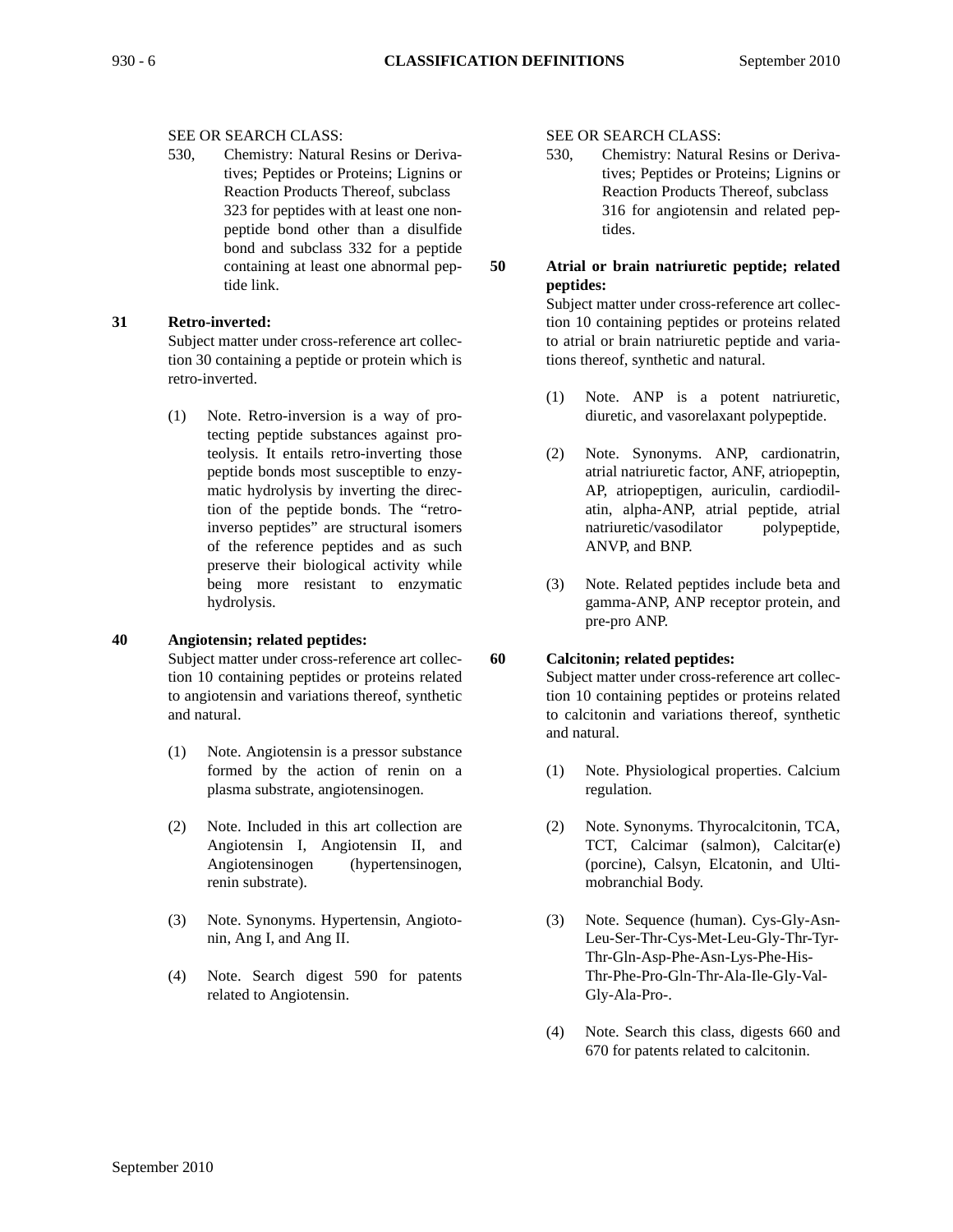#### SEE OR SEARCH CLASS:

530, Chemistry: Natural Resins or Derivatives; Peptides or Proteins; Lignins or Reaction Products Thereof, subclass 307 for calcitonin and related peptides.

# **70 Corticotropin; related peptides:**

Subject matter under cross-reference art collection 10 containing peptides or proteins related to corticotropins and variations thereof, synthetic and natural.

- (1) Note. Corticotropin is a pituitary hormone which stimulates release of adrenal cortical steroids and induces growth of adrenal cortex.
- (2) Note. Synonyms. Adrenocorticotrop(h)ic hormone, ACTH, Adrenocorticotrop(h)in, Acethropan, Acortan, Acorto, Acthar, Acton, Actonar, Adrenomone, Alfatrofin, Cibacthen, Corstiline, Cortiphyson, Cortrophin, Isactid, Reacthin, Solacthyl, and Inbex.
- (3) Note. Search this class, digest 570 for patents related to corticotropin (ACTH).
- SEE OR SEARCH CLASS:
- 530, Chemistry: Natural Resins or Derivatives; Peptides or Proteins; Lignins or Reaction Products Thereof, subclass 306 for corticotropin and related peptides.
- **80 Endorphin or enkephalin; related peptides:** Subject matter under cross-reference art collection 10 containing peptides or proteins related to endorphin and enkephalin and variations thereof, synthetic and natural.
	- (1) Note. Endorphin and enkephalin are neuro-peptides which have morphinelike activity.
	- (2) Note. This art collection includes alpha-, beta-, and gamma-endorphins and metand leu-enkephalin.
	- (3) Note. Synonyms. Endorphin: endogenous opiate, opiod peptide, and LPH.

Enkephalin: Morphine-like factor and pituitary opiate peptide.

- (4) Note. Search this class, digest 720 for patents related to Beta-Endorphin and digest 740 for patents related to Enkephalin.
- SEE OR SEARCH CLASS:
- 530, Chemistry: Natural Resins or Derivatives; Peptides or Proteins; Lignins or Reaction Products Thereof, subclass 302 for endorphin and enkephalin and related peptides.

# **90 Erythropoietin; related peptides:**

Subject matter under cross-reference art collection 10 containing peptides or proteins related to erythropoietin or variations thereof, synthetic and natural.

- (1) Note. Erythropoietin is a circulating glycoprotein which stimulates red blood cell formation in higher organisms.
- (2) Note. Synonyms. EPO, ESF, erythropoiesis stimulating factor, and Ep.

#### **100 Factor VIII, AHF; related peptides:**

Subject matter under cross-reference art collection 10 containing peptides or proteins related to the blood coagulation Factor VIII, also called antihemophilic factor, and variations thereof, synthetic and natural.

- (1) Note. Physiological properties: Involved in the formation of thromboplastin by the activation of factor X.
- (2) Note. Synonyms: Anthihemophilic factor A, Thromboplastinogen, AHF-A Factor VIII, Antihemophilic A Factor, Factorate, Ristocetin cofactor, Blood platelet aggregating factor, Ristocetinvon Willebrand factor, Antihemophilic globulin, AHG, AHF, Hemofil, Humafac, Koate, and Profilate.
- SEE OR SEARCH CLASS:
- 530, Chemistry: Natural Resins or Derivatives; Peptides or Proteins; Lignins or Reaction Products Thereof, subclass 383 for factor VIII, AHF, and related peptides.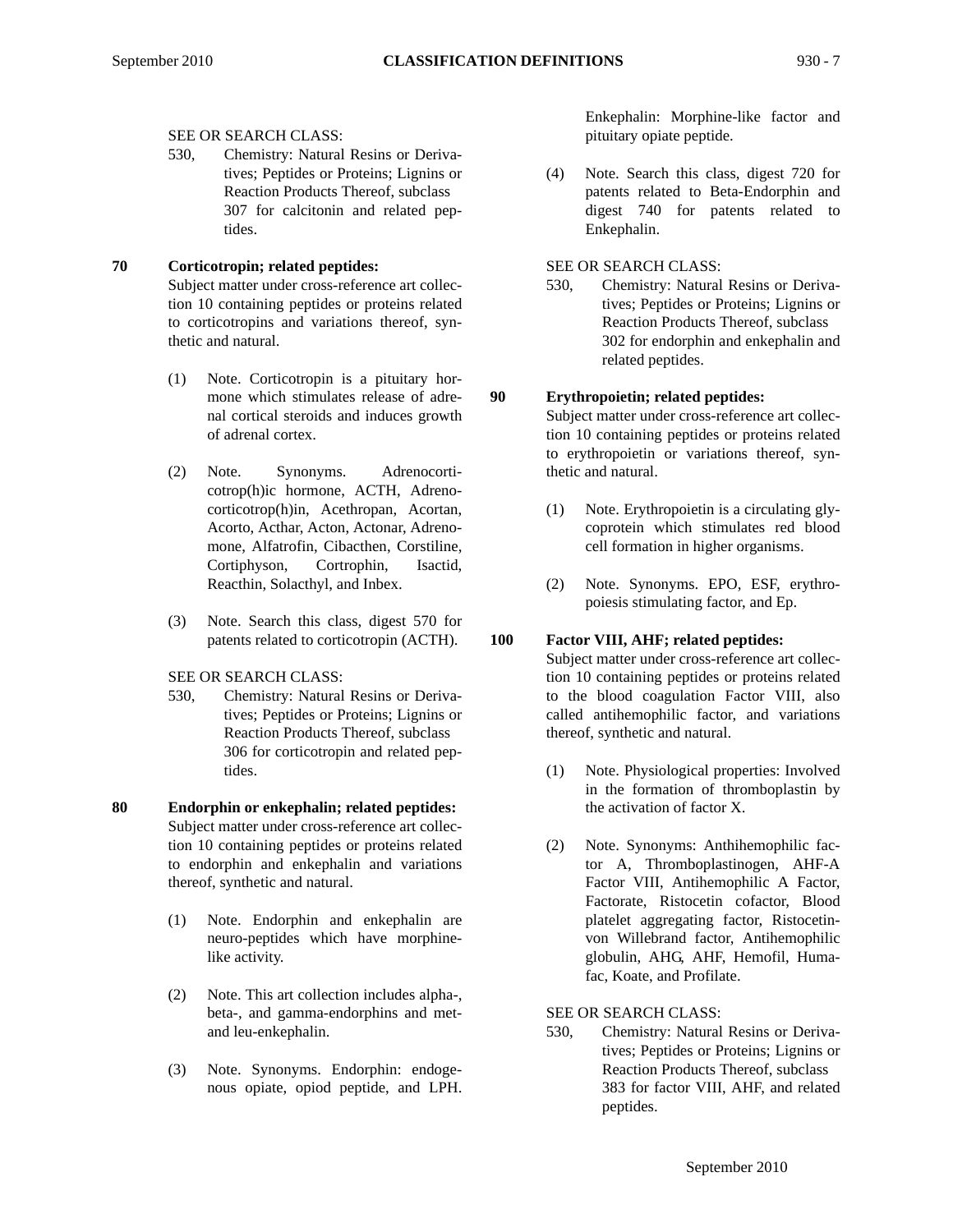# **110 Gonadotropin; related peptides:**

Subject matter under cross-reference art collection 10 containing peptides or proteins related to the gonadotropins and variations thereof, synthetic and natural.

- (1) Note. Gonadotropins stimulate the gonads to growth and production of sexspecific hormones, i.e., estrogens and gestagens in the female and androgens in the male.
- (2) Note. Examples. Choriogonin, Bigonadil, Choriogonadotropin, Chorulom, HCG, Follitropin, Follicle-stimulating hormone, FSH, Lutropin, Luteinizing hormone, LH, Human menopausal gonadotropin, HMG, Urogonadotropin, Chorionic gonadotropin, pregnancy urine extract, etc.

SEE OR SEARCH CLASS:

- 530, Chemistry: Natural Resins or Derivatives; Peptides or Proteins; Lignins or Reaction Products Thereof, subclass 398 for gonadotropins.
- **120 Growth hormone, growth factor other than T-Cell or B-Cell growth factor, and growth hormone releasing factor; related peptides:** Subject matter under cross-reference art collection 10 containing peptides or proteins related to growth hormone, growth factor, or growth hormone-releasing factor and variations thereof, synthetic and natural.
	- (1) Note. Since urogastrone is thought to be identical to epidermal growth factor, this art collection is appropriate for urogastrone amino acid sequences.
	- (2) Note. Physiological properties: Growth hormone or factor: promote growth of tissues. GH is also involved in regulation of other phases of protein metabolism as well as fat, carbohydrate, and mineral metabolism. GH-RF: helps mediate the neuro-regulation of GH secretion.
	- (3) Note. Synonyms. Growth hormone: Somatotropin, Adenohypophyseal growth hormone, GH, hypophyseal growth hormone, anterior pituitary

growth hormone, phyone, pituitary growth hormone, somatotropic hormone, STH, Antuitrin-Growth, Phyol, and Somacton. Growth hormone-releasing factor: GH-RF, GH-RH, GRF, and growth hormone-releasing hormone.

## SEE OR SEARCH CLASS:

530, Chemistry: Natural Resins or Derivatives; Peptides or Proteins; Lignins or Reaction Products Thereof, subclass 399 for growth factors.

**130 Luteinizing hormone-releasing hormone (LH-RH): related peptides:**

> Subject matter under cross-reference art collection 10 containing peptides or proteins related to luteinizing hormone-releasing hormone and variations thereof, synthetic and natural.

- (1) Note. LH-RH stimulates secretion of pituitary hormones LH and FSH.
- (2) Note. Synonyms: Luteinizing hormonereleasing factor, LH-RF, LRF, LRH, Gonadorelin, Gonadotropin-releasing factor, LH-RH/FSH-RH, Kryptocur, Relefact LH-RH, LH-RH, Gonadotropin-releasing hormone, LH-releasing factor, Luteostimulin, Lulibering Gn-RH, Gonadoliberin, LH-FSH releasing hormone, Nialutin, Hypothalamic releasing factor, LHFSHRH, Kryptocin, and Lutamin.
- (3) Note. Sequence: (human) pyroGlu-His-Trp-Ser-Tyr-Gly-Leu-Arg-Pro-Gly
- (4) Note. Search this class, digest 690 for patents related to LH-RH.
- SEE OR SEARCH CLASS:
- 530, Chemistry: Natural Resins or Derivatives; Peptides or Proteins; Lignins or Reaction Products Thereof, subclass 313, for LH-RH.

# **140 Lymphokine; related peptides:**

Subject matter under cross-reference art collection 10 containing peptides or proteins related to lymphokines, and variations thereof, synthetic and natural.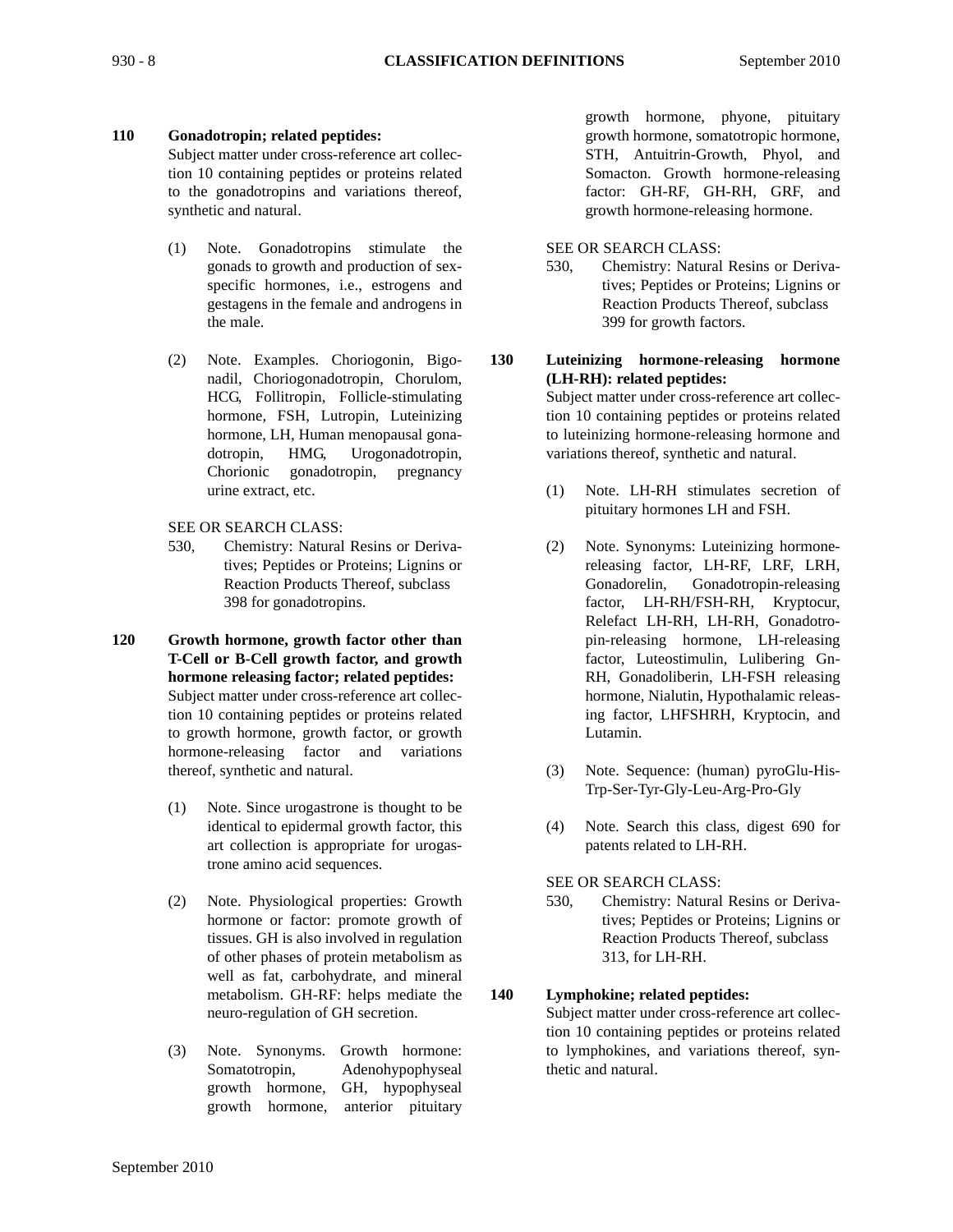- (1) Note. Lymphokines are immune mediators produced by the cells of the immune system.
- (2) Note. Included in this and the indented art collections are interferon, interleukin and macrophage factors (monokines).
- (3) Note. List of lymphokine-related terms: Lymphokines; Monokines; Migration Inhibitory Factor (MIF); Lymphotoxin (LT); Leukocyte Migration Inhibitory Factor; (CIF); Interferons (IF); Eosinophil Chemotactic Factor-Precursor Substance (ECFp); Eosinophil Stimulation Promoter; Eosinophil Chemotactic Factor; Monocyte Tissue Factor; Mitogenic Factor (MF); Lymphocyte Activity-Factor (LAF); Colony Stimulating Factor (CSF); Skin Reactive Factor (SRF); Macrophage Cytoxicity Factor (MCF); Leukocyte Inhibiton Factor; Vascular Permeability Factor (VPF); T-cell Growth Factor (TCGF); B-cell Growth Factor (BCGF); Erythroid Burst Promoter; Genetically Related Macrophage; Factor (GRF); Fibroblast Activating Factor (FAF); Tumor Necrosis Factor (TNF); Macrophage Activating Factor (MAF); Chemotactic Factor for macrophages (CFM); Transfer factor (TF); Interleukin.

# SEE OR SEARCH CLASS:

- 424, Drug, Bio-Affecting and Body Treating Compositions, subclasses 85.1 through 85.7 for lymphokines which are body treating compositions.
- 530, Chemistry: Natural Resins or Derivatives; Peptides or Proteins; Lignins or Reaction Products Thereof, subclass 351 for lymphokines.

# **141 Interleukin:**

Subject matter under cross-reference art collection 140 containing peptides or proteins related to interleukin and variations thereof, synthetic and natural.

(1) Note. Interleukin is an immune mediatior which is a macrophage derived factor that promotes short term proliferation of T-cells (IL-1) or a lymphocyte derived factor that promotes long term proliferation of T-cells in culture (IL-2).

(2) Note. Synonyms. IL-1: LAF or leukocyte activating factor. IL-2: TCGF or Tcell growth factor.

# SEE OR SEARCH CLASS:

424, Drug, Bio-Affecting and Body Treating Compositions, subclass 85.2 for a body treating composition of interleukin.

# **142 Interferon:**

Subject matter under cross-reference art collection 140 containing peptides or proteins related to interferon and variations thereof, synthetic and natural.

- (1) Note. Interferon is a protein elaborated by infected host cells that protects noninfected cells from viral infection.
- (2) Note. This art collection includes alpha-IFN (leukocyte), beta-IFN (fibroblast), and gamma-IFN (immune).

# SEE OR SEARCH CLASS:

424, Drug, Bio-Affecting and Body Treating Compositions, subclasses 85.4 through 85.7 for a body treating composition of interferon.

# **143 Lymphotoxin:**

Subject matter under cross-reference art collection 140 containing peptides or proteins related to lymphotoxin (LT) and variations thereof, synthetic and natural.

(1) Note. Lymphotoxin is a lymphokine that results in direct cytolysis following its release from stimulated lymphocytes. It can destroy nonleucocyte target cells.

# **144 Tumor necrosis factor:**

Subject matter under cross-reference art collection 140 containing peptides or proteins related to tumor necrosis factor (TNF) and variations thereof, synthetic and natural.

(1) Note. Tumor necrosis factor is a protein which is capable of selective cytotoxicity against tumor cells.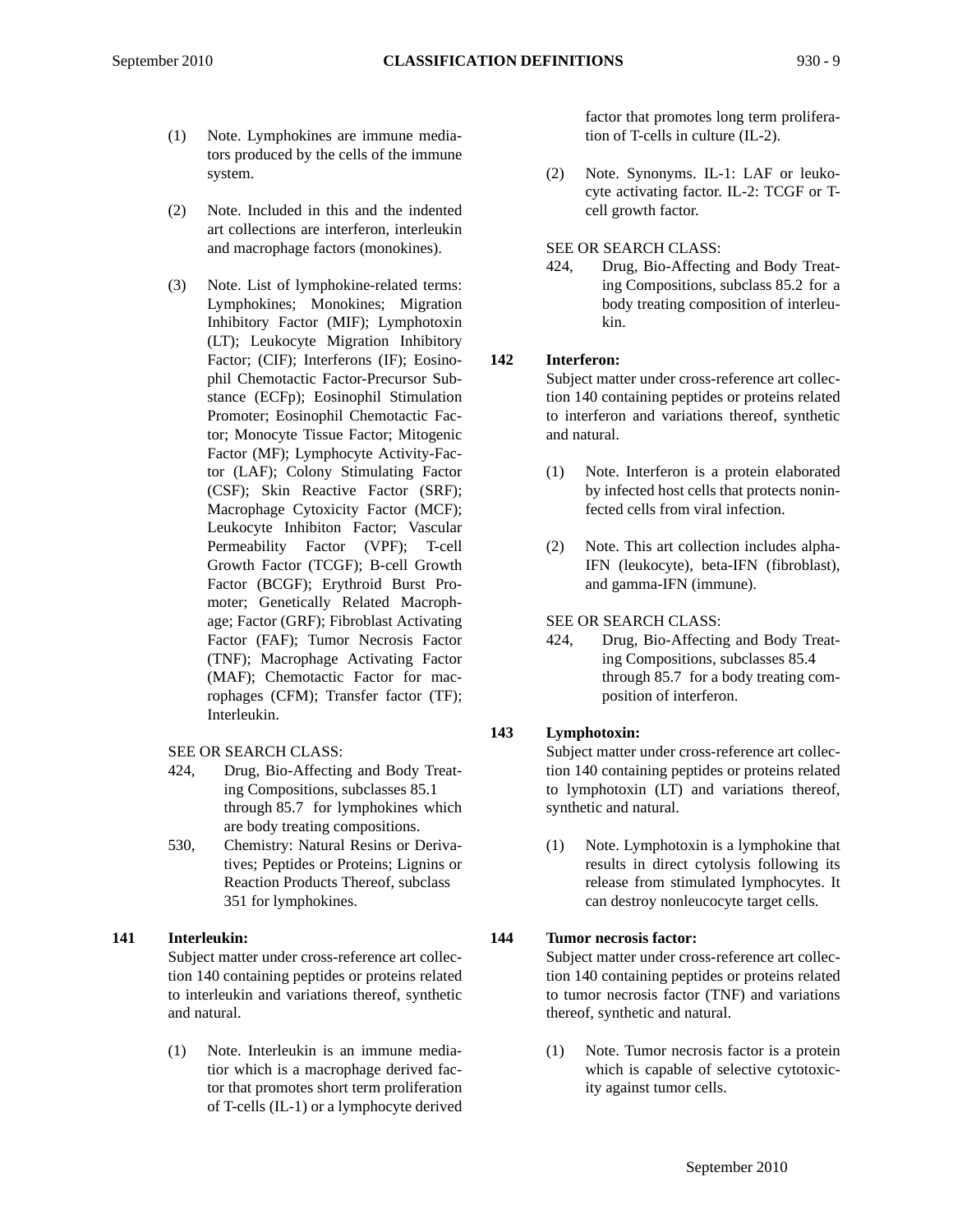# **145 Colony stimulating factor:**

Subject matter under cross-reference art collection 140 containing peptides or proteins related to colony stimulating factor (CSF) and variations thereof, synthetic and natural.

(1) Note. Colony stimulating factor is involved in the modulation of the function of phagocytes and the regulation of other tissue.

## **150 Oxytocin or vasopressin; related peptides:** Subject matter under cross-reference art collection 10 containing peptides or proteins related to oxytocin and vasopressin and variations thereof, synthetic and natural.

- (1) Note. Physiological properties: Oxytocin causes uterine contractions and stimulates lactation. Vasopressin controls water metabolism and contracts smooth muscle.
- (2) Note. Synonyms.

Oxytocin: Di-sipidin; alpha-Hypophamine; Piton-S; Syntocin; Syntocinon; Uteracon; Nobitocin S; Syntocinone; Endopituitrina; Orasthin; Oxystin; Atonin 0; (1-Hemicystine)-Oxytocin; Presoxin; Hyphotocin; 1,2-Dithia-5,8,11,14,17 - pentaazacycloelcosane; and 8-Leucyl Vasotocin.

Vasopressin: Tonephin, beta-Hypophamine, ADH, Antidiuretic hormone, Pitressin, Vasophysin, and Leiormone.

(3) Note. Sequence.

Oxytocin: Cys-Tyr-Ile-Gln-Asn-Cys-Pro-Leu-Gly.

Vasopressin: Cys-Tyr-Phe-Gln-Asn-Cys-Pro-Arg-Gly.

(4) Note. Search this class, digest 560 for patents related to oxytocin or vasopressin.

#### SEE OR SEARCH CLASS:

530, Chemistry: Natural Resins or Derivatives; Peptides or Proteins; Lignins or Reaction Products Thereof, subclass 315 for oxytocin and vasopressin.

# **160 Somatostatin; related peptides:**

Subject matter under cross-reference art collection 10 containing peptides or proteins related to somatostatin and variations thereof, synthetic and natural.

- (1) Note. Physiological properties. Inhibits secretion of pituitary growth hormone.
- (2) Note. Synonyms. Growth hormone releasing-inhibiting factor (GH-RIF) and Somatotropin release inhibiting hormone (SRIF).
- (3) Note. Sequence. Ala-Gly-Cys-Lys-Asn-Phe-Phe-Trp-Lys-Thr-Phe-Thr-Ser-Cys.
- (4) Note. Search this class, Digest 700 for patents related to somatostatin.

SEE OR SEARCH CLASS:

530, Chemistry: Natural Resins or Derivatives; Peptides or Proteins; Lignins or Reaction Products Thereof, subclass 311 for somatostatin.

## **170 Vasoactive intestinal peptide; related peptides:**

Subject matter under cross-reference art collection 10 containing peptides or proteins related to vasoactive intestinal peptide and variations thereof, synthetic and natural.

- (1) Note. Vasoactive Intestinal Peptide is a neuroactive gastrointestinal hormone that relaxes systemic and vascular smooth muscle and stimulates the exocrine pancreas, the secretion of insulin and of cyclic-AMP formation in the small intestine.
- (2) Note. Synonyms. Vasoactive intestinal polypeptide and VIP.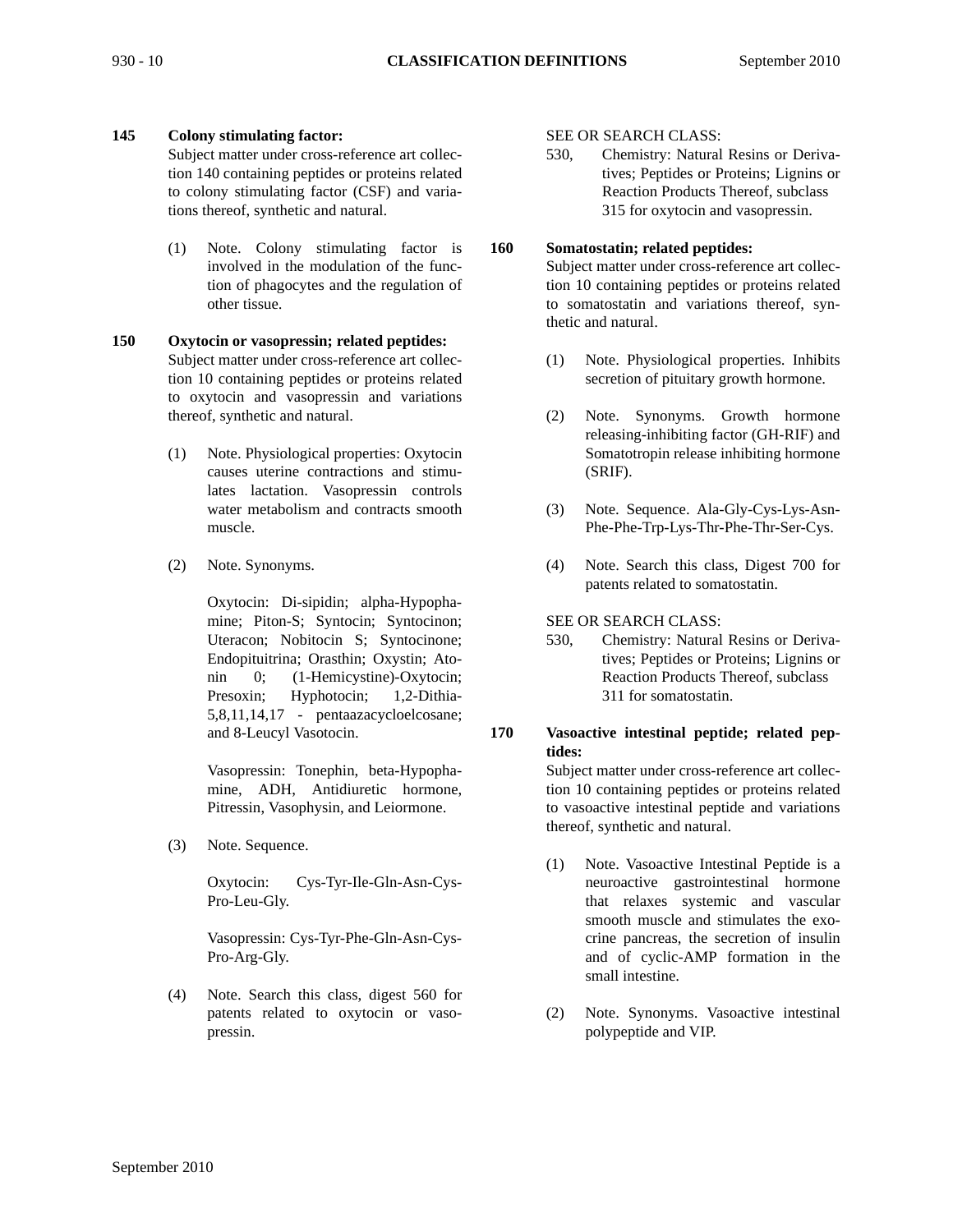**180 Thymus-derived hormone or factor; related peptides:**

Subject matter under cross-reference art collection 10 containing peptides or proteins related to thymus derived hormones or factors and variations thereof, synthetic and natural.

- (1) Note. Examples of thymus derived peptides include thymopoietin (Thymin), thymosin, etc.
- (2) Note. Search this class, digest 750 for patents related to thymopoietin.
- SEE OR SEARCH CLASS:
- 530, Chemistry: Natural Resins or Derivatives; Peptides or Proteins; Lignins or Reaction Products Thereof, subclass 301 for thymopoietin.
- **190 Antibiotic:** Subject matter under cross-reference art collection 10 containing peptides or proteins which are either natural or synthetic antibiotics.

# **200 Bacterial peptide or bacterial protein:**

- Subject matter under cross-reference art collection 10 containing peptides or proteins homologous to the bacteria and variations thereof, synthetic and natural.
	- (1) Note. A homologous polypeptide is one found in or produced by the wild type (nontransformed) host microorganism.
	- SEE OR SEARCH CLASS:
	- 424, Drug, Bio-Affecting and Body Treating Compositions, 190.1 for a bacterial antigen-, epitope-, or other immunospecific immunoeffector-containing body-treating composition whose amino acid sequence is disclosed in whole or in part.
	- 435, Chemistry: Molecular Biology and Microbiology, subclasses 252.1 through 253.5 for bacteria, per se.

# **210 Parasitic peptide or parasitic protein:**

Subject matter under cross-reference art collection 10 containing peptides or proteins which are homologous to the parasite and variations thereof, synthetic and natural.

(1) Note. See Note (1) under art collection 200 for the definition of homologous.

## SEE OR SEARCH CLASS:

424, Drug, Bio-Affecting and Body Treating Compositions, subclass 191.1 for a parasitic antigen-, epitope-, or other immunospecific immunoeffecor-containing body-treating composition whose amnio acid sequence is disclosed in whole or in part.

# **220 Viral peptide or viral protein:**

Subject matter under cross-reference art collection 10 containing peptides or proteins homologous to the virus and variations thereof, synthetic and natural.

(1) Note. See Note (1) under art collection 200 for the definition of homologous.

# SEE OR SEARCH CLASS:

- 424, Drug, Bio-Affecting and Body Treating Compositions, subclasses 186.1+ for a viral antigen-, epitope-, or other immunospecific immunoeffector-containing body-treating composition whose amino acid sequence is disclosed in whole or in part.
- 435, Chemistry: Molecular Biology and Microbiology, subclass 235 for virus, per se.
- **221 Retrovirus related, or human immunodeficiency virus related, or simian immunodeficiency virus related:**

Subject matter under cross-reference art collection 220 containing peptides or proteins related to the retrovirus, or the human immunodeficiency virus (HIV), or the simian immunodificiency virus (SIV) and variations thereof, synthetic and natural.

(1) Note. Included in this art collection are viral sequences related to human T-cell leukemia virus, human T-lymphotropic virus, HTLV, HTLV-I, HTLV-II, HTLV-III, lymphadenopathy-associated virus, LAV, AIDS-related virus, ARV, immune deficiency-associated virus, IDAV, STLV-I, STLV-III, and viral sequences related to the disease states of acquired immune deficiency syndrome, acquired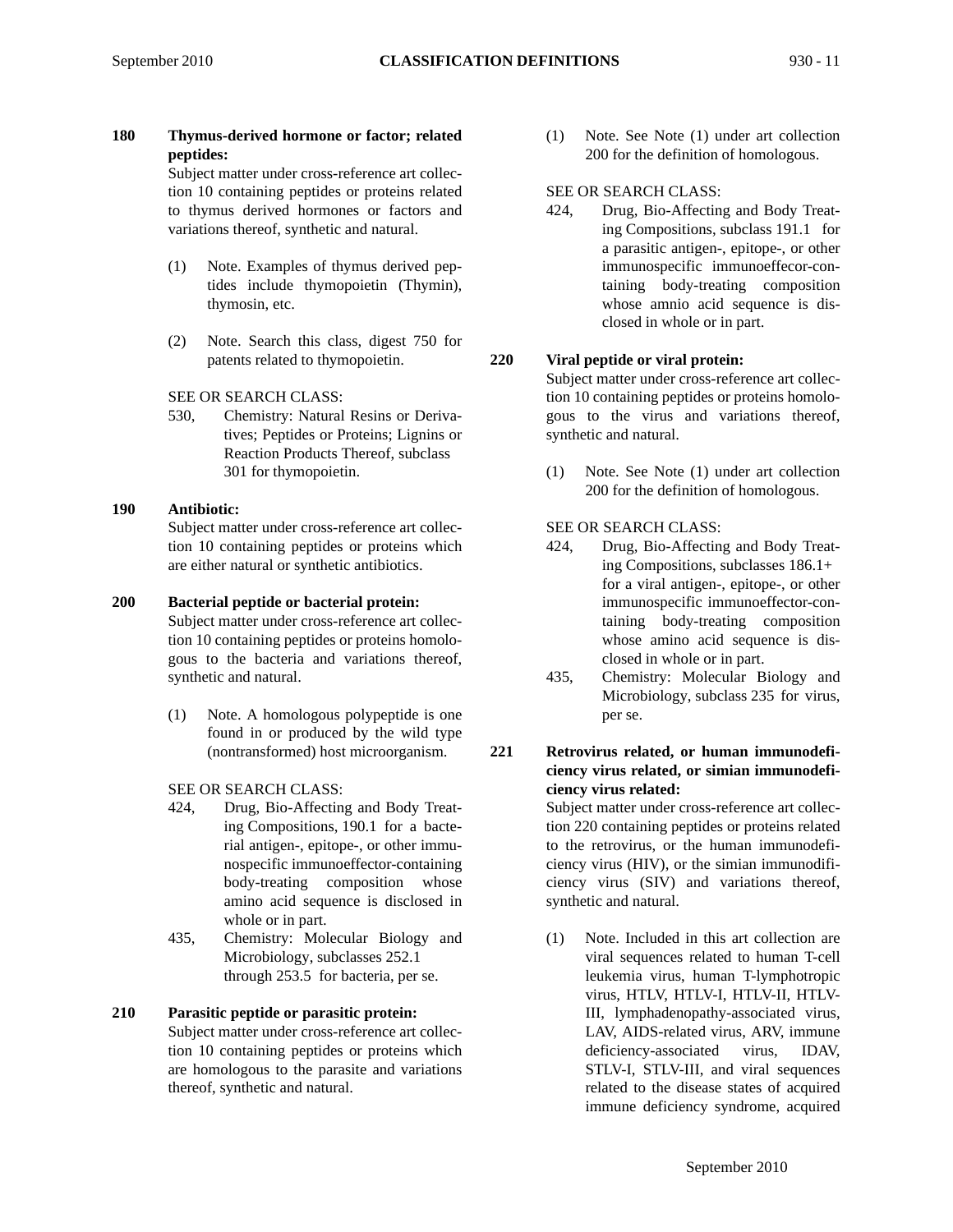immunodeficiency syndrome, AIDS, adult T-cell leukemia-lymphoma, ATLL, Kaposi"s sarcoma, AIDS-related complex, ARC, simian or mouse acquired immunodeficiency syndrome, SAIDS, and MAIDS.

# SEE OR SEARCH CLASS:

424, Drug, Bio-Affecting and Body Treating Compositions, subclass 187.1 and 188.1 for a retrovial (including immunodeficiency viral) antigen-, epitope-, or other immunospecific immunoeffector-containing body-treating composition whose amino acid sequence is disclosed in whole or in part.

#### **222 Foot and mouth disease related:**

Subject matter under cross-reference art collection 220 containing peptides or proteins related to the Foot and Mouth Disease Virus which is a small animal virus of the picornavirus family and peptide variations thereof, synthetic and natural.

# **223 Hepatitis related:**

Subject matter under cross-reference art collection 220 containing peptides or proteins related to the hepatitis virus and variations thereof, synthetic and natural.

SEE OR SEARCH CLASS:

424, Drug, Bio-Affecting and Body Treating Compositions, subclass 189.1 for a hepatitis viral antigen-, epitope-, or other immunospecific immunoeffector-containing body-treating composition whose amino acid sequence is disclosed in whole or in part.

# **224 Herpes related:**

Subject matter under cross-reference art collection 220 containing peptides or proteins related to the herpes virus and variations thereof, synthetic and natural.

**230 Multicellular plant peptide or multicellular plant protein:**

Subject matter under cross-reference art collection 10 containing peptides or proteins derived from multicellular green or nongreen plants and variations thereof, synthetic and natural.

SEE OR SEARCH CLASS:

530, Chemistry: Natural Resins or Derivatives; Peptide or Proteins; Lignins or Reaction Products Thereof, subclasses 370 through 379 for plant proteins.

## **240 Enzyme or isoenzyme:**

Subject matter under cross-reference art collection 10 containing peptides or proteins which are enzymes or isoenzymes.

(1) Note. Proenzymes or precursors of enzymes are appropriate for this art collection.

SEE OR SEARCH CLASS:

- 424, Drug, Bio-Affecting and Body Treating Compositions, subclasses 94.1 through 94.67 for enzymes or coenzymes containing body treating compositions.
- 435, Chemistry: Molecular Biology and Microbiology, subclasses 183 through 234 for enzymes and compositions thereof.

# **250 Enzyme inhibitor:**

Subject matter under cross-reference art collection 10 containing peptides or proteins which are active as enzyme inhibitors.

**260 Containing Cys-Cys disulfide bridge between nonadjacent cysteine residues:** Subject matter under cross-reference art collection 10 containing peptides or proteins containing a cys-cys disulfide bridge between nonadjacent cysteine residues such as in the case of at least one intrachain disulfide bridge (cyclic) or at least one interchain disulfide bridge.

> (1) Note. This art collection contains only those compounds containing a cys-cys disulfide bridge for which there are no appropriate named compound art collections available (art collections 40-170) such as those for ANP or vasopressin.

# SEE OR SEARCH CLASS:

514, Drug, Bio-Affecting and Body Treating Compositions, subclasses 2.9, 3.6, 19.9, 20.5, and 21.1 for therapeutic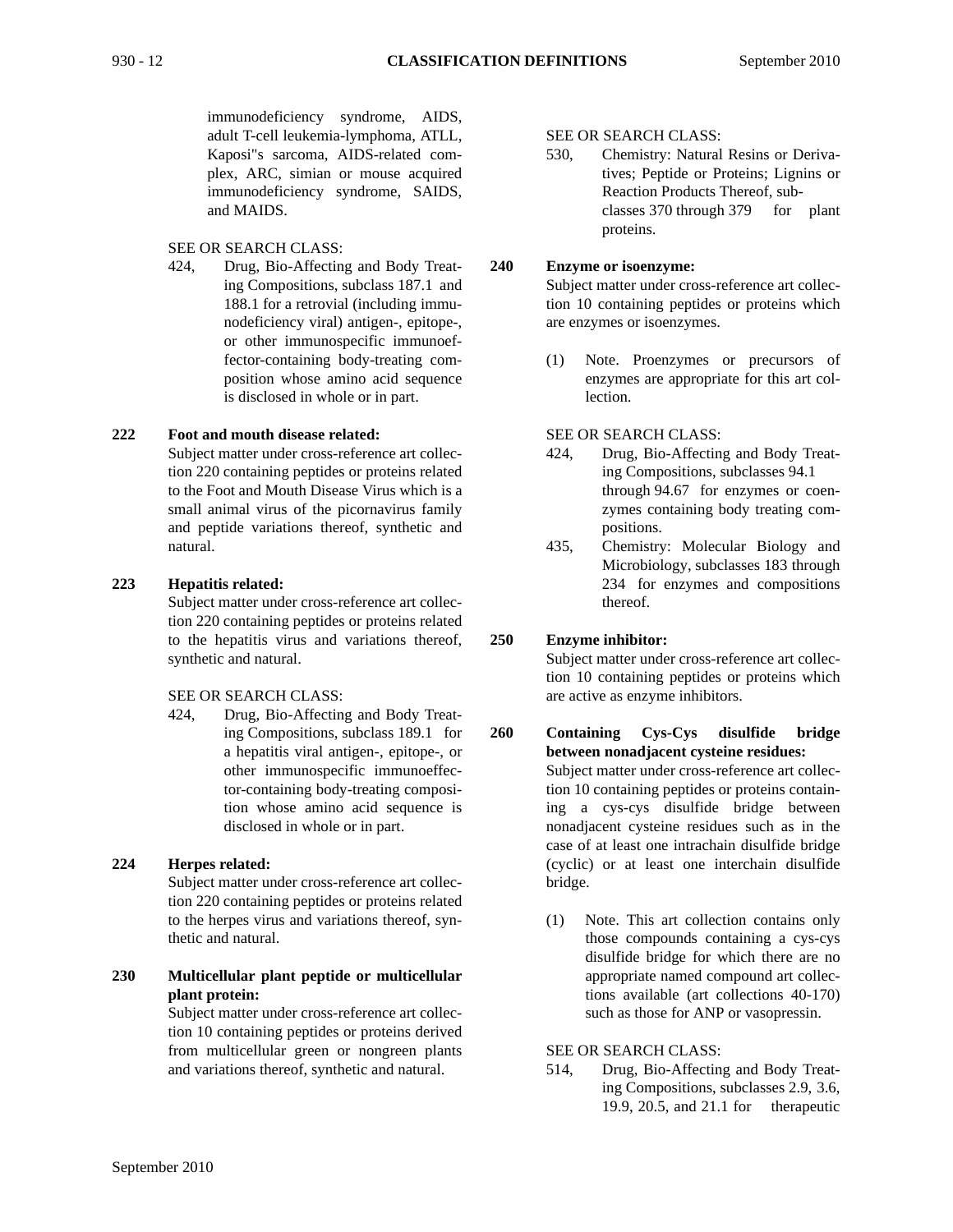or bio-affecting compositions containing cyclopeptides.

**270 Cyclic peptide or cyclic protein:**

Subject matter under cross-reference art collection 10 containing peptides or proteins which contain at least one ring formed through a peptide or nonpeptide bond.

- (1) Note. In addition to the cyclic peptides containing at least one ring formed only through peptide bonds, included in this subclass are those cyclic compounds in which the peptide bond may be other than that formed by the alpha amino nitrogen, e.g., through the 4-amino group of 2,4 diamino butanoic acid and the cyclic compounds in which one or more links in the ring are nonpeptide bonds (heterodectic cyclic peptides).
- (2) Note. Excluded from this art collection are those compounds which are cyclic because they contain intrachain disulfide bridges and those compounds appropriate for art collections 40-170.

SEE OR SEARCH THIS CLASS, SUB-CLASS:

260, for compounds with intrachain cyscys disulfide bridges.

SEE OR SEARCH CLASS:

- 514, Drug, Bio-Affecting and Body Treating Compositions, subclasses 2.9, 3.6, 19.9, 20.5, and 21.1 for therapeutic or bio-affecting compositions containing cyclopeptides.
- 530, Chemistry: Natural Resins or Derivatives; Peptides or Proteins; Lignins or Reaction Products Thereof, subclasses 317 through 321 for cyclic peptides.

**280 Bound to a nonpeptide drug, nonpeptide label, nonpeptide carrier, or nonpeptide resin:** Subject matter under cross-reference art collection 10 containing peptides or proteins which

are bound to a nonpeptide drug, nonpeptide label, nonpeptide carrier, or nonpeptide resin.

(1) Note. Subject matter intended for this subclass includes peptides coupled to

luminol or a chromogenic indicator, peptide coupled to a carrier to enhance antibody production, peptide coupled to an acrylamide copolymer, peptide coupled to an antibiotic, etc.

**290 Polyamino acid or polypeptide with an uninterrupted series of peptide repeating units:** Subject matter under cross-reference art collection 10 containing a peptide or protein which is a polymer of the same amino acids or is composed of a series of peptide repeating units.

> (1) Note. A series of peptide repeating units is intended to mean that an amino acid sequence of two or more amino acid residues is sequentially repeated two or more times in the peptide or protein in uninterrupted sucession.

# **300 Signal or leader sequence:**

Subject matter under cross-reference art collection 10 containing a peptide sequence denoted as a signal or leader.

(1) Note. The terms signal or leader are usually associated with the production of proteins by a recombinant microorganism. The signal or leader sequence is an amino acid chain at the N-terminal end of the protein which carries the protein out of the microbial cell.

# **310 Linker sequence:**

Subject matter under cross-reference art collection 10 containing a peptide sequence denoted as a linker sequence or peptide segment.

- (1) Note. Such linkers or segments are the connections for fused polypeptides. The linker acts either as an enzyme cleavage site or has physical and/or chemical characteristics which can be used in isolation and/or purification of the expressed protein.
- **320 Modification to prevent enzymatic degradation:**

Subject matter under cross-reference art collection 10 containing a peptide or protein which has been modified to prevent enzymatic degradation.